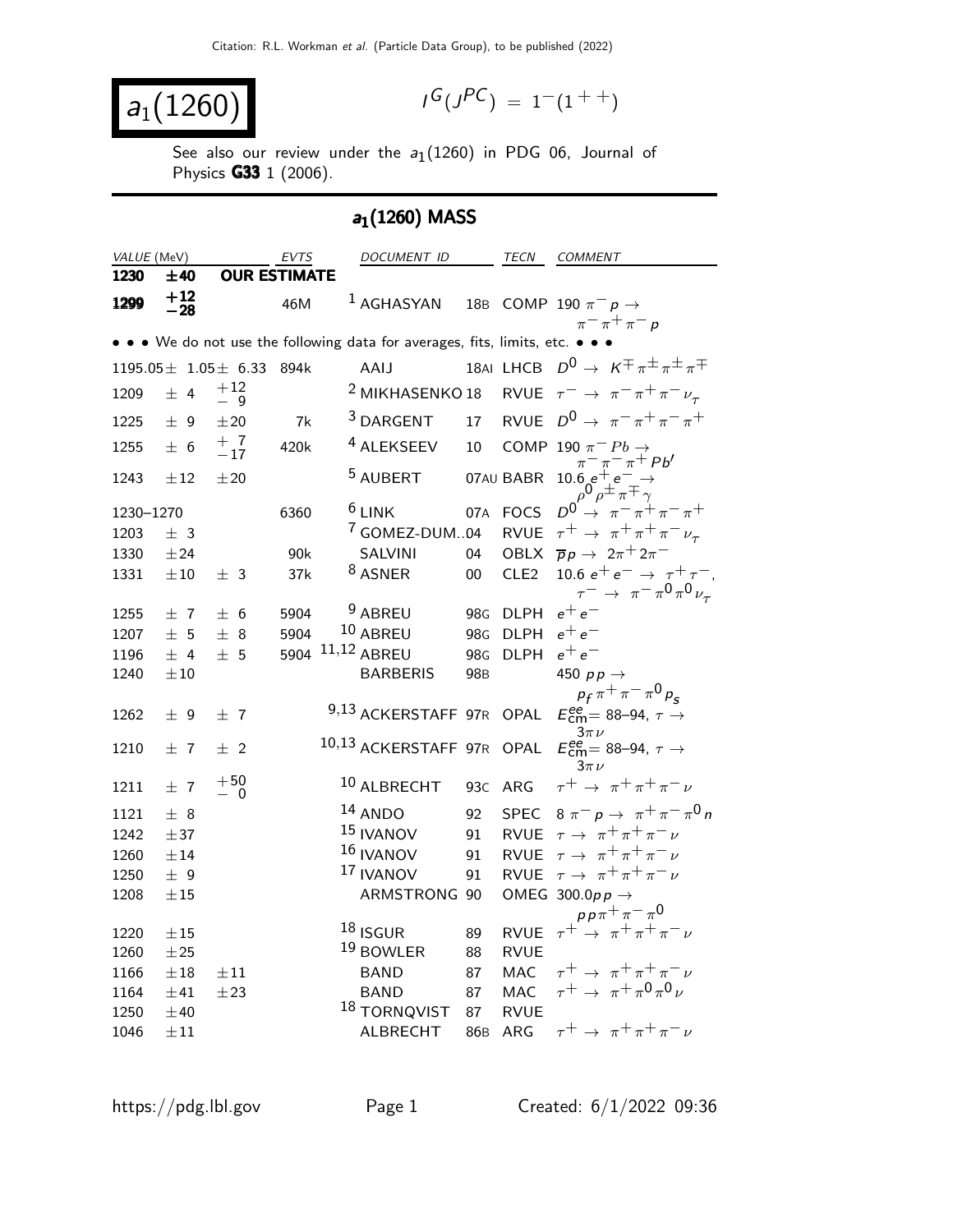|               | 1056 $\pm 20$ $\pm 15$ |  |  | RUCKSTUHL 86 DLCO $\tau^+ \rightarrow \pi^+ \pi^+ \pi^- \nu$      |
|---------------|------------------------|--|--|-------------------------------------------------------------------|
|               | 1194 $\pm 14$ $\pm 10$ |  |  | SCHMIDKE 86 MRK2 $\tau^+ \rightarrow \pi^+ \pi^+ \pi^- \nu$       |
| 1255 $\pm 23$ |                        |  |  | BELLINI 85 SPEC 40 $\pi^- A \rightarrow$<br>$\pi^- \pi^+ \pi^- A$ |
|               |                        |  |  |                                                                   |
| $1240 \pm 80$ |                        |  |  | 20 DANKOWY 81 SPEC 8.45 $\pi^{-\pi+\pi}$ A                        |
| 1280 $\pm 30$ |                        |  |  | <sup>20</sup> DAUM 81B CNTR 63,94 $\pi^- p \to p 3\pi$            |
| $1041 \pm 13$ |                        |  |  | <sup>21</sup> GAVILLET 77 HBC 4.2 $K^- p \rightarrow \Sigma 3\pi$ |

 $<sup>1</sup>$  Statistical error negligible.</sup>

<sup>2</sup> From the pole position. Using an amplitude analysis based on approximate three-body unitary of  $\tau$  data from SCHAEL 05c.

 $3$  Reanalysis of CLEO data using Breit-Wigner parameterization.

4 Superseded by AGHASYAN 2018B.

 $^5$  The  $\rho^{\pm}\,\pi^{\mp}$  state can be also due to the  $\pi(1300)$ .

6 Using the Breit-Wigner parameterization; strong correlation between mass and width.

7 Using the data of BARATE 98R.

<sup>8</sup> From a fit to the 3 $\pi$  mass spectrum including the  $K\overline{K}^*(892)$  threshold.

 $\frac{9}{6}$ Uses the model of KUHN 90.

10 Uses the model of ISGUR 89.

 $11$  Includes the effect of a possible  $a'_1$  $\frac{7}{1}$  state.

12 Uses the model of FEINDT 90.

13 Supersedes AKERS 95P.

14 Average and spread of values using 2 variants of the model of BOWLER 75.

15 Reanalysis of RUCKSTUHL 86.

16 Reanalysis of SCHMIDKE 86.

17 Reanalysis of ALBRECHT 86B.

18 From a combined reanalysis of ALBRECHT 86B, SCHMIDKE 86, and RUCKSTUHL 86.

19 From a combined reanalysis of ALBRECHT 86<sup>B</sup> and DAUM 81B.

20 Uses the model of BOWLER 75.

<sup>21</sup> Produced in  $K^-$  backward scattering.

| VALUE (MeV)                  |          |      |                |                  | EVTS                | <i>DOCUMENT ID</i>                                                            |                 | TECN | <i>COMMENT</i>                                                                                                                     |
|------------------------------|----------|------|----------------|------------------|---------------------|-------------------------------------------------------------------------------|-----------------|------|------------------------------------------------------------------------------------------------------------------------------------|
| 250                          |          |      |                |                  | to 600 OUR ESTIMATE |                                                                               |                 |      |                                                                                                                                    |
| 420                          |          | ±35  |                |                  | <b>OUR AVERAGE</b>  |                                                                               |                 |      |                                                                                                                                    |
| 380                          |          | ± 80 |                |                  | 46M                 | <sup>1</sup> AGHASYAN 18B COMP 190 $\pi^- p \rightarrow$                      |                 |      |                                                                                                                                    |
|                              |          |      |                |                  |                     |                                                                               |                 |      | $\pi$ <sup>-</sup> $\pi$ <sup>+</sup> $\pi$ <sup>-</sup> $p$                                                                       |
| 430                          |          | ± 24 | $\pm$ 31       |                  |                     |                                                                               |                 |      | DARGENT 17 RVUE $D^0 \rightarrow \pi^- \pi^+ \pi^- \pi^+$                                                                          |
|                              |          |      |                |                  |                     | • • • We do not use the following data for averages, fits, limits, etc. • • • |                 |      |                                                                                                                                    |
| $422.01 +$                   |          |      |                | $2.10 \pm 12.72$ | 894k                | AAIJ                                                                          |                 |      | 18AI LHCB $D^0 \rightarrow K^{\mp} \pi^{\pm} \pi^{\pm} \pi^{\mp}$                                                                  |
| 576                          | $\pm$ 11 |      | $+89$<br>$-20$ |                  |                     |                                                                               |                 |      | <sup>2</sup> MIKHASENKO 18 RVUE $\tau^- \rightarrow \pi^- \pi^+ \pi^- \nu_{\tau}$                                                  |
| 367 $\pm$ 9 $\frac{+}{-}$ 28 |          |      |                |                  | 420k                | <sup>3</sup> ALEKSEEV                                                         | 10 <sup>1</sup> |      | COMP 190 $\pi^{-}$ Pb $\rightarrow$                                                                                                |
| 410                          | ± 31     |      | ± 30           |                  |                     | <sup>4</sup> AUBERT                                                           |                 |      | 07AU BABR $10.6 e^+ e^- \rightarrow$<br>$\rho^0 \rho^{\pm} \pi^{\mp} \gamma$<br>07A FOCS $D^0 \rightarrow \pi^- \pi^+ \pi^- \pi^+$ |
| 520 - 680                    |          |      |                |                  | 6360                | $5$ LINK                                                                      |                 |      |                                                                                                                                    |
| 480                          | ± 20     |      |                |                  |                     | $6$ GOMEZ-DUM04                                                               |                 |      | RVUE $\tau^+ \rightarrow \pi^+ \pi^+ \pi^- \nu_\tau$                                                                               |
| 580                          | ± 41     |      |                |                  | 90k                 | <b>SALVINI</b>                                                                |                 |      | 04 OBLX $\overline{p}p \rightarrow 2\pi^+ 2\pi^-$                                                                                  |
| 460                          | ± 85     |      |                |                  | 205                 | <sup>7</sup> DRUTSKOY                                                         |                 |      | 02 BELL $B \to D^{(*)} K^- K^{*0}$                                                                                                 |
|                              |          |      |                |                  |                     |                                                                               |                 |      |                                                                                                                                    |

## $a_1(1260)$  WIDTH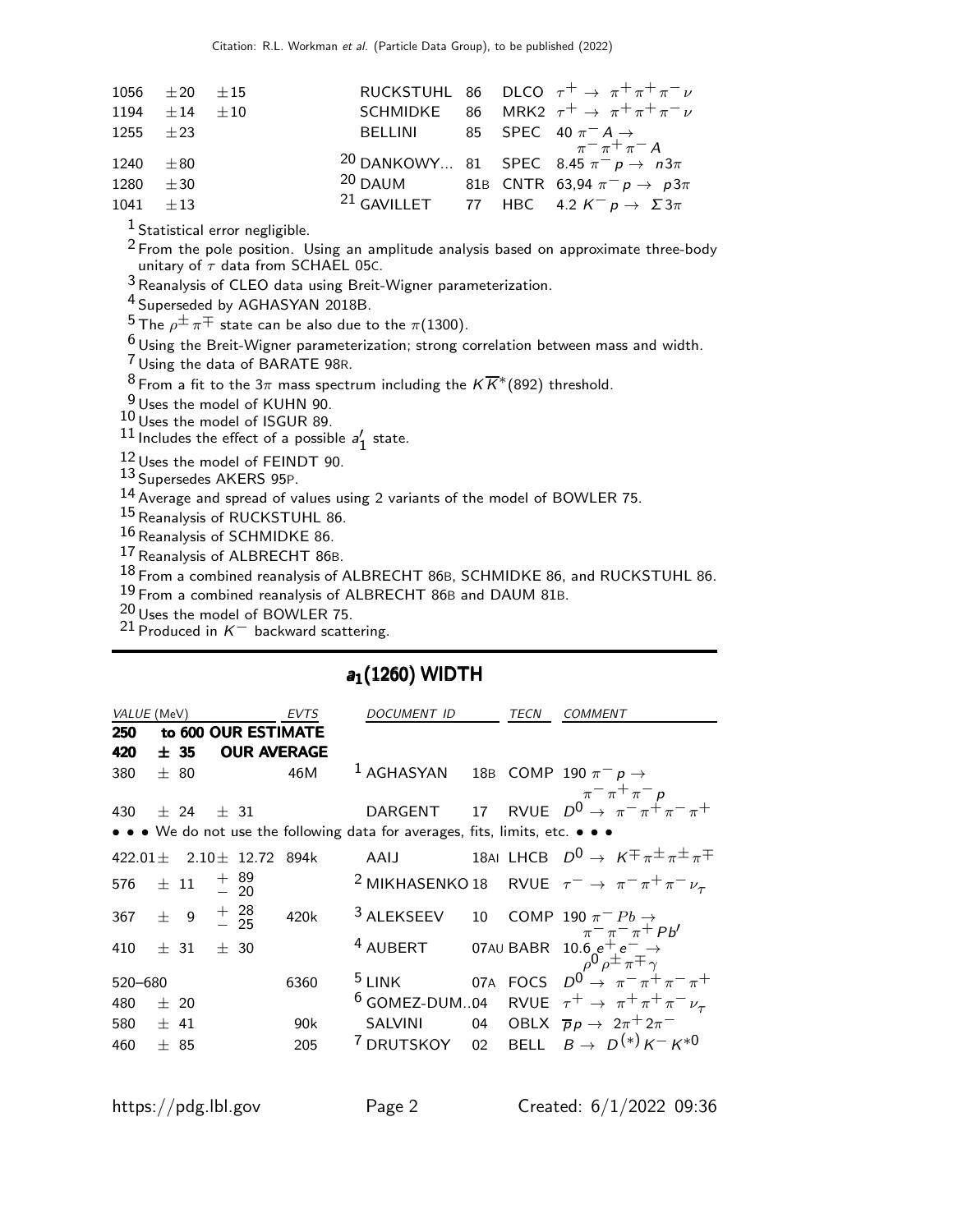| 814 | ± 36                           | $\pm$ 13           | 37k  | <sup>8</sup> ASNER          | $00\,$          | CLE <sub>2</sub> | 10.6 $e^+e^- \rightarrow$<br>$\tau^+\tau^-$ , $\tau^-$                               |
|-----|--------------------------------|--------------------|------|-----------------------------|-----------------|------------------|--------------------------------------------------------------------------------------|
| 450 | ± 50                           |                    | 22k  | <sup>9</sup> AKHMETSHIN 99E |                 |                  | $\pi^{-} \pi^{0} \pi^{0} \nu_{\tau}$<br>CMD2 1.05-1.38 $e^+e^- \rightarrow$          |
| 570 | ±10                            |                    |      | $10$ BONDAR                 | 99              | <b>RVUE</b>      | $\pi^+ \pi^- \pi^0 \pi^0$<br>$e^+e^- \rightarrow 4\pi, \tau \rightarrow$             |
| 587 | ± 27                           | $\pm$ 21           | 5904 | $^{11}$ ABREU               | 98 <sub>G</sub> | <b>DLPH</b>      | $3\pi\nu_{\tau}$<br>$e^+e^-$                                                         |
| 478 | $+$<br>$\overline{\mathbf{3}}$ | ±15                | 5904 | $12$ ABREU                  | 98 <sub>G</sub> | <b>DLPH</b>      | $e^+e^-$                                                                             |
| 425 | $±$ 14                         | $\pm$<br>8         | 5904 | 13,14 ABREU                 | 98 <sub>G</sub> | <b>DLPH</b>      | $e^+e^-$                                                                             |
| 400 | ± 35                           |                    |      | <b>BARBERIS</b>             | 98 <sub>B</sub> |                  | 450 $pp \rightarrow$<br>$p_f \pi^+ \pi^- \pi^0 p_s$                                  |
| 621 | ± 32                           | ± 58               |      | 11,15 ACKERSTAFF 97R OPAL   |                 |                  | $E_{\text{cm}}^{\text{ee}}$ = 88–94, $\tau \rightarrow$                              |
| 457 | $\pm$ 15                       | ± 17               |      | 12,15 ACKERSTAFF 97R        |                 | OPAL             | $3\pi$ $\nu$<br>$E_{\text{cm}}^{\text{ee}}$ = 88–94, $\tau \rightarrow$<br>$3\pi\nu$ |
| 446 | $\pm$ 21                       | $+140$<br>$\Omega$ |      | 12 ALBRECHT                 | 93C             | ARG              | $\tau^+ \rightarrow \pi^+ \pi^+ \pi^- \nu$                                           |
| 239 | $\pm$ 11                       |                    |      | <b>ANDO</b>                 | 92              | <b>SPEC</b>      | 8 $\pi^ p \rightarrow$                                                               |
| 266 | $±$ 13                         | $^{+}$<br>4        |      | $16$ ANDO                   | 92              | <b>SPEC</b>      | $\pi^{+}\pi^{-}\pi^{0}$ n<br>$8 \pi^- p \rightarrow$<br>$\pi^+ \pi^- \pi^0 n$        |
| 465 | $+228$<br>$-143$               |                    |      | <sup>17</sup> IVANOV        | 91              | <b>RVUE</b>      | $\tau \rightarrow \pi^+ \pi^+ \pi^- \nu$                                             |
| 298 | $+ 40$<br>$-34$                |                    |      | $18$ IVANOV                 | 91              |                  | RVUE $\tau \rightarrow \pi^+ \pi^+ \pi^- \nu$                                        |
| 488 | ± 32                           |                    |      | 19 IVANOV                   | 91              | <b>RVUE</b>      | $\tau\rightarrow~\pi^+\pi^+\pi^-\nu$                                                 |
| 430 | ± 50                           |                    |      | ARMSTRONG                   | 90              |                  | OMEG 300.0pp $\rightarrow$                                                           |
| 420 | ± 40                           |                    |      | $20$ ISGUR                  | 89              |                  | $pp\pi^+\pi^-\pi^0$<br>RVUE $\tau^+ \rightarrow \pi^+\pi^+\pi^-\nu$                  |
| 396 | ± 43                           |                    |      | <sup>21</sup> BOWLER        | 88              | <b>RVUE</b>      |                                                                                      |
| 405 | ±75                            | ± 25               |      | <b>BAND</b>                 | 87              | MAC              | $\tau^+ \rightarrow \pi^+ \pi^+ \pi^- \nu$                                           |
| 419 | $\pm\,108$                     | ± 57               |      | <b>BAND</b>                 | 87              | <b>MAC</b>       | $\tau^+ \rightarrow \pi^+ \pi^0 \pi^0 \nu$                                           |
| 521 | ± 27                           |                    |      | <b>ALBRECHT</b>             | 86 <sub>B</sub> | <b>ARG</b>       | $\tau^+ \rightarrow \pi^+ \pi^+ \pi^- \nu$                                           |
|     | $+132$                         |                    |      |                             |                 |                  |                                                                                      |
| 476 | $-120$                         | ± 54               |      | <b>RUCKSTUHL</b>            | 86              | <b>DLCO</b>      | $\tau^+ \rightarrow \pi^+ \pi^+ \pi^- \nu$                                           |
| 462 | ± 56                           | ± 30               |      | <b>SCHMIDKE</b>             | 86              |                  | MRK2 $\tau^+ \rightarrow \pi^+ \pi^+ \pi^- \nu$                                      |
| 292 | ± 40                           |                    |      | <b>BELLINI</b>              | 85              | <b>SPEC</b>      | 40 $\pi^- A \rightarrow$<br>$\pi^{-} \pi^{+} \pi^{-} A$                              |
| 380 | $\pm 100$                      |                    |      | <sup>22</sup> DANKOWY       | 81              | <b>SPEC</b>      | 8.45 $\pi^- p \to n3\pi$                                                             |
| 300 | $\pm$ 50                       |                    |      | 22 DAUM                     | 81 <sub>B</sub> | CNTR             | 63,94 $\pi^ p \to p3\pi$                                                             |
| 230 | $\pm$ 50                       |                    |      | 23 GAVILLET                 | 77              | <b>HBC</b>       | 4.2 $K^- p \rightarrow \Sigma 3\pi$                                                  |

 $<sup>1</sup>$  Statistical error negligible.</sup>

 $^2$  From the pole position. Using an amplitude analysis based on approximate three-body unitary of  $\tau$  data from SCHAEL 05c.

3 Superseded by AGHASYAN 2018B.

 $^4$  The  $\rho^\pm\pi^\mp$  state can be also due to the  $\pi(1300).$ 

 $^5$ Using the Breit-Wigner parameterization; strong correlation between mass and width.

 $^6$  Using the data of BARATE 98R.

From a fit of the  $K^- K^{*0}$  distribution assuming  $m_{a_1} = 1230$  MeV and purely resonant

production of the  $K^- K^{*0}$  system.

From a fit to the 3 $\pi$  mass spectrum including the  $K \overline{K}^{*}(892)$  threshold.

 $^9$ Using the  $a_1(1260)$  mass of 1230 MeV.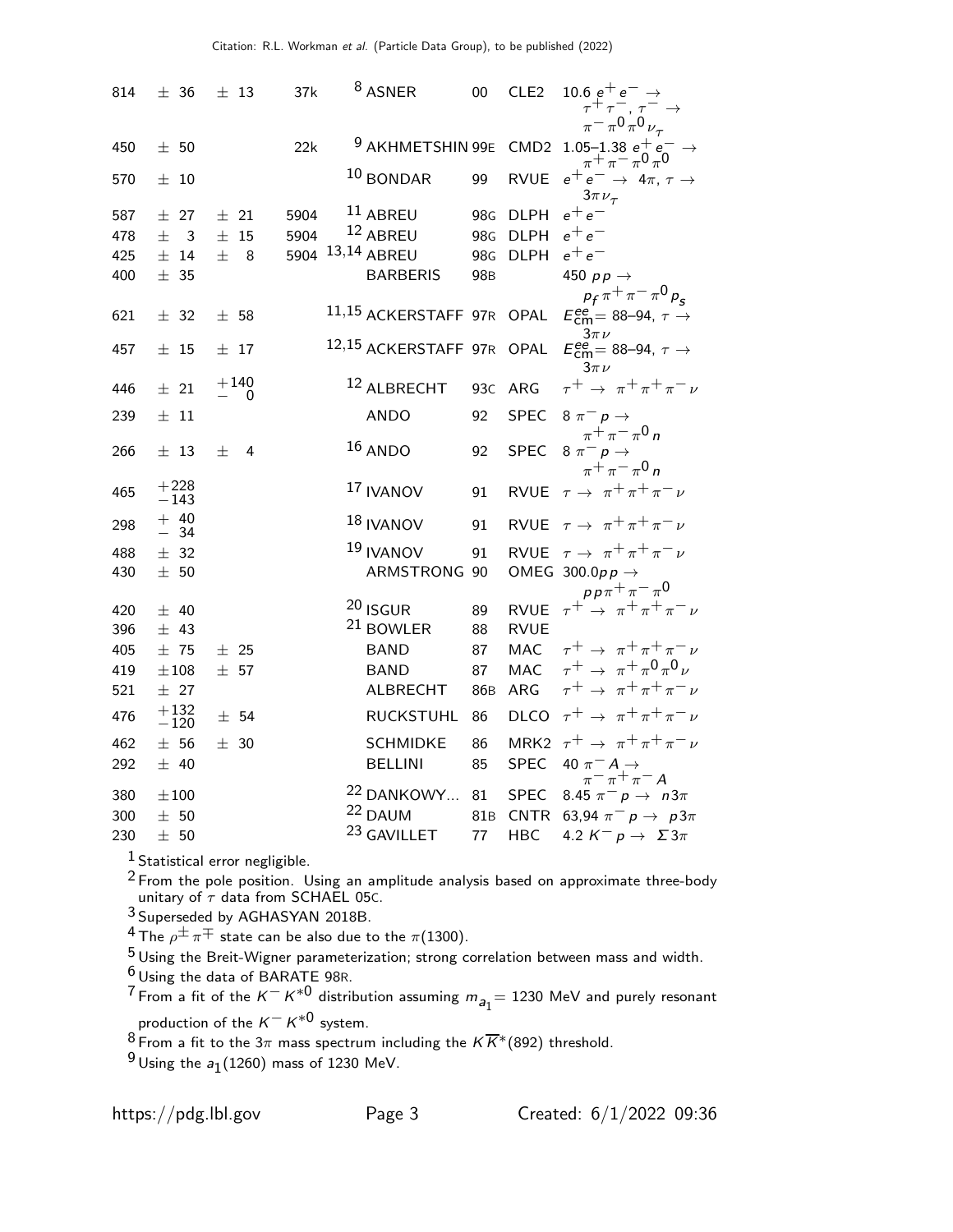$^{10}$  From AKHMETSHIN 99E and ASNER 00 data using the  $a_{1}(1260)$  mass of 1230 MeV.

 $11$  Uses the model of KUHN 90.

12 Uses the model of ISGUR 89.

 $13$  Includes the effect of a possible  $a'_1$  $\frac{7}{1}$  state.

 $14$  Uses the model of FEINDT 90.

15 Supersedes AKERS 95P.

 $^{16}$  Average and spread of values using 2 variants of the model of BOWLER 75.

17 Reanalysis of RUCKSTUHL 86.

18 Reanalysis of SCHMIDKE 86.

19 Reanalysis of ALBRECHT 86B.

20 From a combined reanalysis of ALBRECHT 86B, SCHMIDKE 86, and RUCKSTUHL 86.

 $^{21}$  From a combined reanalysis of ALBRECHT 86B and DAUM 81B.

 $^{22}$  Uses the model of BOWLER 75.

 $^{23}$  Produced in  $K^-$  backward scattering.

|               | Mode                                                         | Fraction $(\Gamma_i/\Gamma)$ |
|---------------|--------------------------------------------------------------|------------------------------|
| $\Gamma_1$    | $3\pi$                                                       | seen                         |
| $\Gamma_2$    | $(\rho \pi)$ <sub>S-wave</sub> , $\rho \rightarrow \pi \pi$  | seen                         |
| $\Gamma_3$    | $(\rho \pi)_{D-wave}, \rho \rightarrow \pi \pi$              | seen                         |
| $\Gamma_4$    | $(\rho(1450)\pi)$ <sub>S-wave</sub> , $\rho \to \pi\pi$      | seen                         |
| $\Gamma_5$    | $(\rho(1450)\pi)_{D-\text{wave}}, \ \rho \rightarrow \pi\pi$ | seen                         |
| $\Gamma_6$    | $f_0(500)\pi$ , $f_0 \to \pi\pi$                             | seen                         |
| $\Gamma_7$    | $f_0(980)\pi$ , $f_0 \rightarrow \pi\pi$                     | not seen                     |
|               | $\Gamma_8$ $f_0(1370)\pi$ , $f_0 \to \pi\pi$                 | seen                         |
|               | $\Gamma_9$ $f_2(1270)\pi$ , $f_2 \to \pi\pi$                 | seen                         |
|               | $\Gamma_{10}$ $\pi^{+}\pi^{-}\pi^{0}$                        | seen                         |
|               | $\Gamma_{11}$ $\pi^0 \pi^0 \pi^0$                            | not seen                     |
|               | $\Gamma_{12}$ KK $\pi$                                       | seen                         |
|               | $\Gamma_{13}$ $K^*(892)K$                                    | seen                         |
| $\Gamma_{14}$ | $\pi\gamma$                                                  | seen                         |

### $a_1(1260)$  DECAY MODES

# $a_1(1260)$  PARTIAL WIDTHS

| $\Gamma(\pi\gamma)$ |             |             |                                                          |  |
|---------------------|-------------|-------------|----------------------------------------------------------|--|
| <i>VALUE</i> (keV)  | DOCUMENT ID | <b>TFCN</b> | COMMENT                                                  |  |
| 640±246             | ZIELINSKI   |             | 84C SPEC 200 $\pi$ <sup>+</sup> Z $\rightarrow$ Z3 $\pi$ |  |

### D-wave/S-wave AMPLITUDE RATIO IN DECAY OF  $a_1(1260) \rightarrow \rho \pi$

| <i>VALUE</i>                                                                        | DOCUMENT ID TECN |  | COMMENT                                                                                |
|-------------------------------------------------------------------------------------|------------------|--|----------------------------------------------------------------------------------------|
| $-0.062 \pm 0.020$ OUR AVERAGE Error includes scale factor of 2.3. See the ideogram |                  |  |                                                                                        |
| below.                                                                              |                  |  |                                                                                        |
| $-0.043 \pm 0.009 \pm 0.005$                                                        | <b>TINK</b>      |  | 07A FOCS $D^0 \rightarrow \pi^- \pi^+ \pi^- \pi^+$                                     |
| $-0.14 \pm 0.04 \pm 0.07$                                                           |                  |  | <sup>1</sup> CHUNG 02 B852 18.3 $\pi^- p \to \pi^+ \pi^- \pi^- p$                      |
| $-0.10 \pm 0.02 \pm 0.02$                                                           |                  |  | <sup>2,3</sup> ACKERSTAFF 97R OPAL $E_{cm}^{ee} = 88-94$ , $\tau \rightarrow 3\pi \nu$ |
| $-0.11 \pm 0.02$                                                                    |                  |  | <sup>2</sup> ALBRECHT 93C ARG $\tau^+ \rightarrow \pi^+ \pi^+ \pi^- \nu$               |
| https://pdg.lbl.gov                                                                 | Page 4           |  | Created: 6/1/2022 09:36                                                                |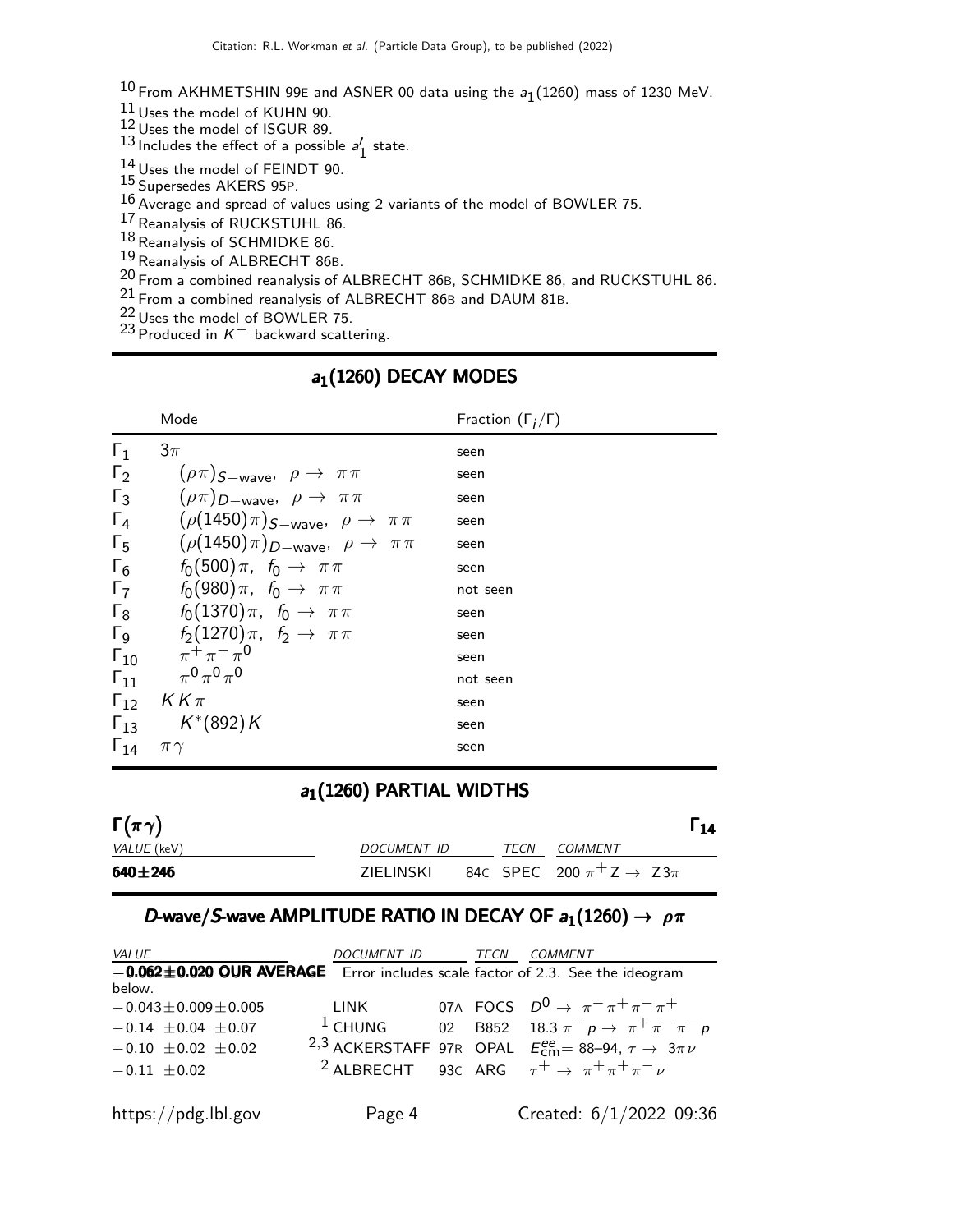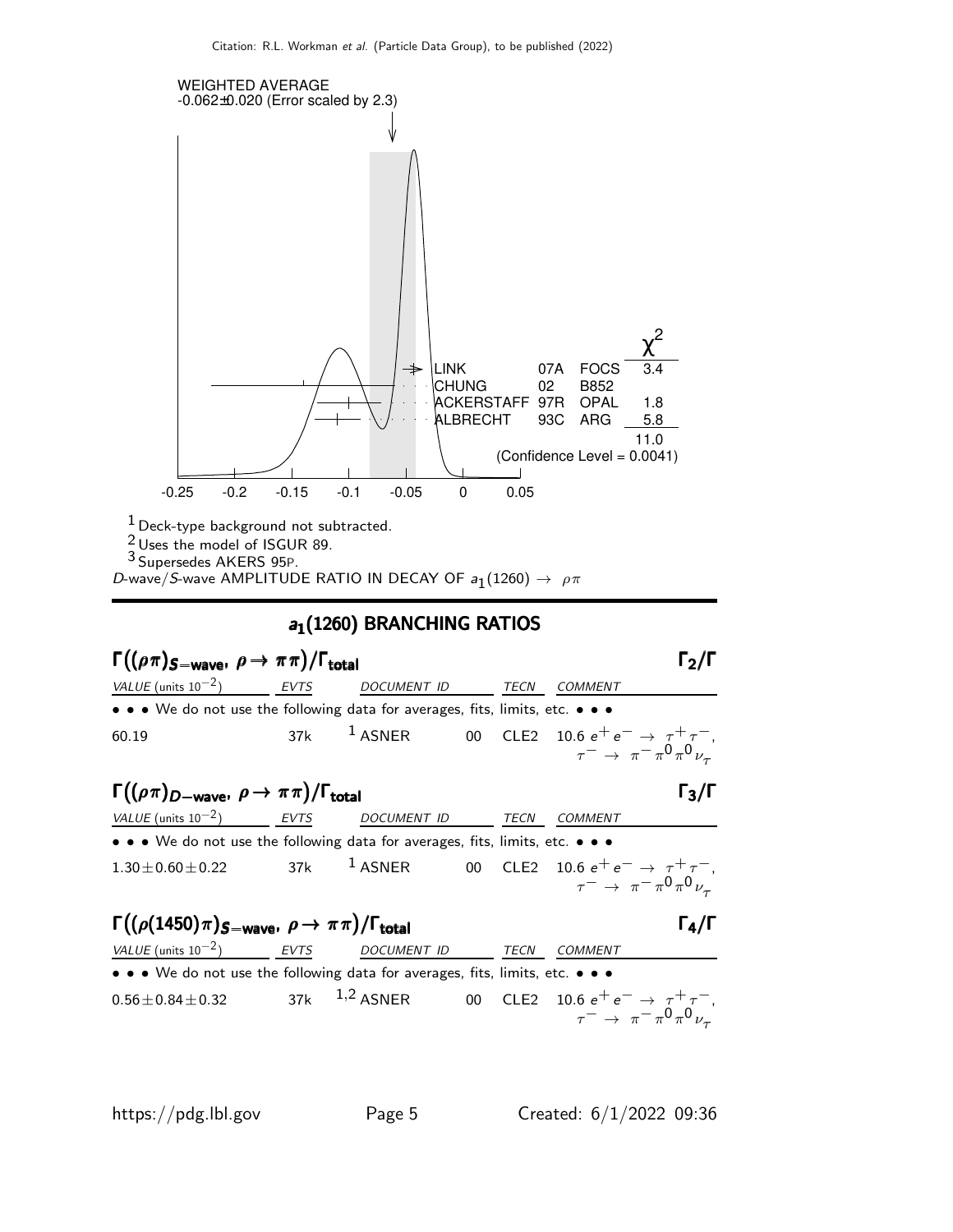$Γ((ρ(1450)π)<sub>D</sub>−<sub>wave</sub>,ρ→ππ)/Γ<sub>total</sub>$  Γ<sub>5</sub>/Γ total and the set of  $\sim$  15/1  $\,$ VALUE (units  $10^{-2}$ ) EVTS DOCUMENT ID TECN COMMENT • • • We do not use the following data for averages, fits, limits, etc. • • •  $2.04 \pm 1.20 \pm 0.28$  37k  $1,2$  ASNER 00 CLE2 10.6  $e^+e^- \rightarrow \tau^+ \tau^-,$  $\tau^-\rightarrow~\pi^-\pi^0\pi^0\nu_\tau$  $\Gamma(f_0(500)\pi, f_0 \to \pi\pi)/\Gamma_{\text{total}}$  Γ<sub>6</sub>/Γ total $\begin{bmatrix} 6/1 \end{bmatrix}$ VALUE (units  $10^{-2}$ ) EVTS DOCUMENT ID TECN COMMENT • • • We do not use the following data for averages, fits, limits, etc. • • • seen CHUNG 02 B852 18.3  $\pi^-$  p →  $\pi$ <sup>+</sup> $\pi$ <sup>-</sup> $\pi$ <sup>-</sup> $p$  $18.76\pm4.29\pm1.48$  37k  $^{1,3}$  ASNER 00 CLE2 10.6  $e^+$   $e^ \rightarrow$   $\tau^+\tau^-$ ,  $\tau^-\rightarrow~\pi^-\pi^0\pi^0\nu_\tau$  $\Gamma(f_0(500)\pi, f_0 \to \pi\pi) / \Gamma((\rho\pi)_{S-wave}, \rho \to \pi\pi)$  Γ<sub>6</sub>/Γ<sub>2</sub> VALUE EVTS DOCUMENT ID TECN COMMENT • • • We do not use the following data for averages, fits, limits, etc. • • • 0.06  $\pm$ 0.05 90k SALVINI 04 OBLX  $\overline{p}p \rightarrow 2\pi^+ 2\pi^ \sim$  0.3 28k AKHMETSHIN 99E CMD2 1.05–1.38  $e^+ e^-$  →  $\pi^+ \pi^- \pi^+ \pi^ 0.003\pm0.003$   $4$  LONGACRE 82 RVUE  $\Gamma(f_0(980)\pi, f_0 \to \pi\pi)/\Gamma_{\text{total}}$ Γ<sub>7</sub>/Γ  $VALUE$  (units 10<sup>-2</sup>) EVTS DOCUMENT ID TECN COMMENT • • • We do not use the following data for averages, fits, limits, etc. • • • not seen 37k ASNER 00 CLE2 10.6 e+ e− → τ+ τ−,  $\tau^-\rightarrow~\pi^-\pi^0\pi^0\nu_\tau$  $\Gamma(f_0(1370)\pi, f_0 \to \pi\pi)/\Gamma_{\text{total}}$ Γ $_8/\Gamma$ VALUE (units  $10^{-2}$ ) EVTS DOCUMENT ID TECN COMMENT • • • We do not use the following data for averages, fits, limits, etc. • • • 7.40 $\pm$ 2.71 $\pm$ 1.26 37k  $^{1,5}$  ASNER 00 CLE2 10.6  $e^+$   $e^ \rightarrow$   $~\tau^+$   $\tau^-$  ,  $\tau^-\rightarrow~\pi^-\pi^0\pi^0\nu_\tau$  $\Gamma(f_2(1270)\pi, f_2 \to \pi\pi)/\Gamma_{\text{total}}$ Γg/Γ VALUE (units 10<sup>-2</sup>) \_\_\_\_\_\_\_<u>EVTS</u> DOCUMENT ID TECN COMMENT • • • We do not use the following data for averages, fits, limits, etc. • • •  $1.19\pm0.49\pm0.17$  37k  $^{1,6}$  ASNER 00 CLE2 10.6  $e^+ \, e^- \rightarrow \, \tau^+ \, \tau^-,$  $\tau^-\,\rightarrow~\pi^-\,\pi^0\,\pi^0\,\nu_\tau$  $\Gamma(\pi^+\pi^-\pi^0)/\Gamma_{\rm total}$  Γ<sub>10</sub>/Γ VALUE COMMENT ON COMMENT OF COMMENT OF COMMENT OF COMMENT OF COMMENT OF COMMENT OF COMMENT OF COMMENT OF COMMENT **seen** BARBERIS 98B 450  $p p \rightarrow p_f \pi^+ \pi^- \pi^0 p_s$  $\Gamma(\pi^0 \pi^0 \pi^0) / \Gamma(\pi^+ \pi^- \pi^0)$   $\Gamma_{11}/\Gamma_{10}$  $Γ_{11}/Γ_{10}$ CL% DOCUMENT ID COMMENT • • • We do not use the following data for averages, fits, limits, etc. • • • <sup>&</sup>lt;0.008 90 <sup>7</sup> BARBERIS 01 450 p p <sup>→</sup> pf 3π 0 ps https://pdg.lbl.gov Page 6 Created: 6/1/2022 09:36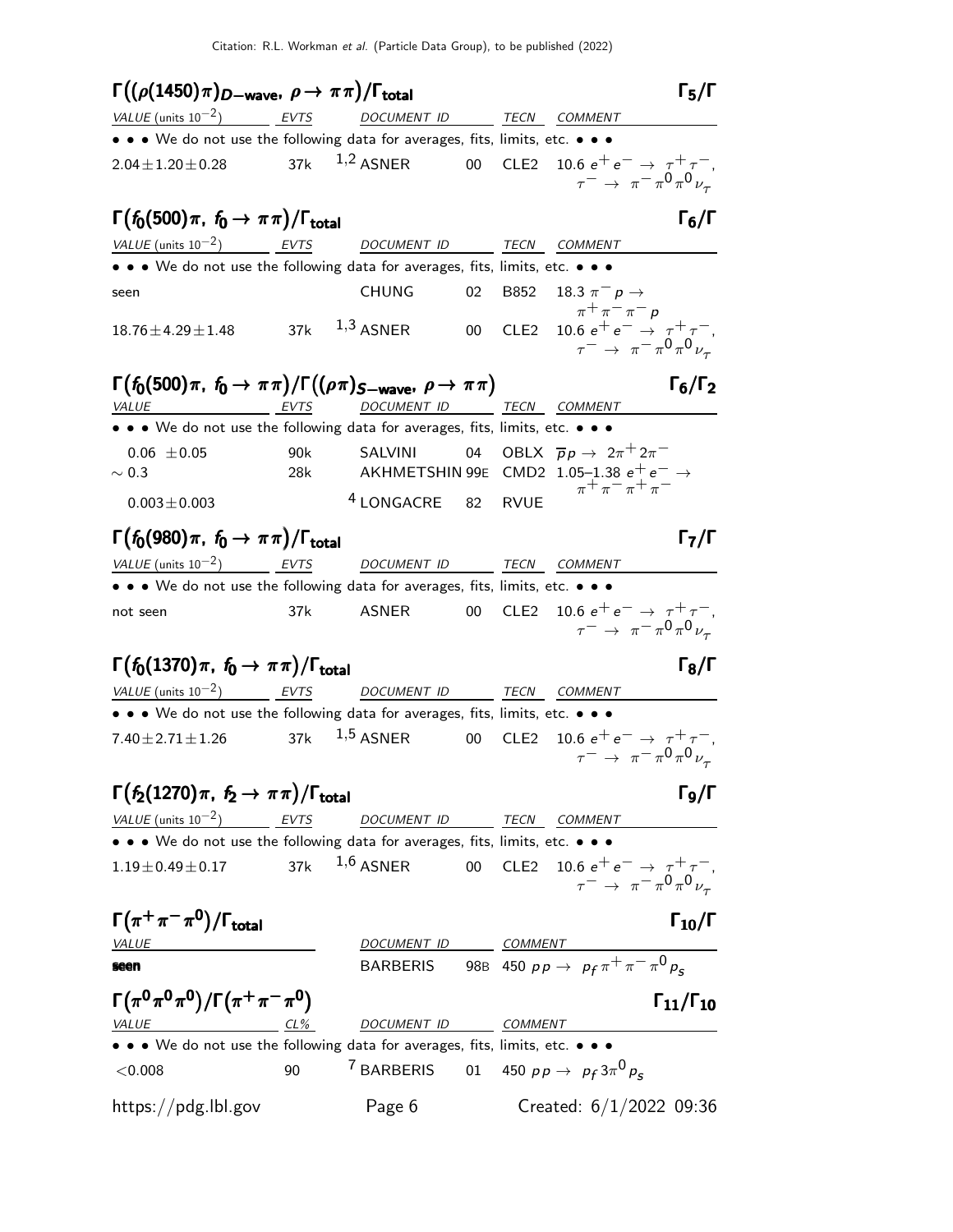| $\Gamma(K^*(892)K)/\Gamma_{\text{total}}$                                     |             |                    |      | $\Gamma_{13}/\Gamma$                                                                                  |
|-------------------------------------------------------------------------------|-------------|--------------------|------|-------------------------------------------------------------------------------------------------------|
| VALUE (units $10^{-2}$ )                                                      | <b>EVTS</b> | <b>DOCUMENT ID</b> | TECN | <b>COMMENT</b>                                                                                        |
| • • • We do not use the following data for averages, fits, limits, etc. • • • |             |                    |      |                                                                                                       |
| $2.2 \pm 0.5$                                                                 | 2255        | $8$ COAN           |      | 04 CLEO $\tau^- \rightarrow K^- \pi^- K^+ \nu_\tau$                                                   |
| 8 to 15                                                                       | 205         |                    |      | <sup>9</sup> DRUTSKOY 02 BELL $B \rightarrow D^{(*)} K^- K^{*0}$                                      |
| $3.3 \pm 0.5 \pm 0.1$                                                         | 37k         | $10$ ASNER         |      | 00 CLE2 10.6 $e^+e^- \rightarrow \tau^+\tau^-,$                                                       |
| $2.6 \pm 0.3$                                                                 |             | $11$ BARATE        |      | $\tau^ \rightarrow \pi^- \pi^0 \pi^0 \nu_{\tau}$<br>99R ALEP $\tau \to K \overline{K} \pi \nu_{\tau}$ |
|                                                                               |             |                    |      |                                                                                                       |

 $<sup>1</sup>$  From a fit to the Dalitz plot.</sup>

<sup>2</sup> Assuming for  $\rho$ (1450) mass and width of 1370 and 386 MeV respectively.

 $^3$  Assuming for  $f_0(500)$   $(\sigma)$  mass and width of 860 and 880 MeV respectively.

4 Uses multichannel Aitchison-Bowler model (BOWLER 75). Uses data from GAVIL-LET 77, DAUM 80, and DANKOWYCH 81.

 $^5$  Assuming for  $f_0(1370)$  mass and width of 1186 and 350 MeV respectively.

- $\frac{6}{7}$  Assuming for  $f_2(1270)$  mass and width of 1275 and 185 MeV respectively.
- $\frac{7}{1}$ Inconsistent with observations of  $\sigma\pi$ ,  $f_0(1370)\pi$ , and  $f_2(1270)\pi$  decay modes.
- 8 Using structure functions from KUHN 92 and DECKER 93A and B( $\tau^-$  →  $K^-\,\pi^- \,K^+\,\nu_\tau) = (0.155 \pm 0.006 \pm 0.009)\%$  from BRIERE 03.
- 9 From a comparison to ALAM 94 assuming purely resonant production of the  $K^- K^{*0}$ system.

10 From a fit to the 3 $\pi$  mass spectrum including the  $K\overline{K}^*(892)$  threshold.

 $^{11}$  Assuming  $\mathsf{a}_1$ (1260) dominance and taking B $(\tau\to\,\mathsf{a}_1$ (1260) $\nu_\tau)$  from BUSKULIC 96.

#### $a_1(1260)$  REFERENCES

| AAIJ            | 18AI            | EPJ C78 443    | R. Aaij et al.                      |                             | (LHCb Collab.) |
|-----------------|-----------------|----------------|-------------------------------------|-----------------------------|----------------|
| AGHASYAN        | 18 <sub>B</sub> | PR D98 092003  | M. Aghasyan et al.                  | (COMPASS Collab.)           |                |
| MIKHASENKO      | 18              | PR D98 096021  | M. Mikhasenko et al.                |                             | (JPAC Collab.) |
| DARGENT         | 17              | JHEP 1705 143  | P. dArgent <i>et al.</i>            |                             | (HEID, BRIS)   |
| ALEKSEEV        | 10              | PRL 104 241803 | M.G. Alekseev et al.                | (COMPASS Collab.)           |                |
| AUBERT          | 07AU            | PR D76 092005  | B. Aubert et al.                    | (BABAR Collab.)             |                |
| LINK            | 07A             | PR D75 052003  | J.M. Link et al.                    | (FNAL FOCUS Collab.)        |                |
| PDG             | 06              | JP G33 1       | W.-M. Yao et al.                    |                             | (PDG Collab.)  |
| SCHAEL          | 05C             | PRPL 421 191   | S. Schael et al.                    | (ALEPH Collab.)             |                |
| COAN            | 04              | PRL 92 232001  | T.E. Coan et al.                    |                             | (CLEO Collab.) |
| GOMEZ-DUM04     |                 | PR D69 073002  | D. Gomez Dumm, A. Pich, J. Portoles |                             |                |
| SALVINI         | 04              | EPJ C35 21     | P. Salvini et al.                   | (OBELIX Collab.)            |                |
| <b>BRIERE</b>   | 03              | PRL 90 181802  | R. A. Briere et al.                 |                             | (CLEO Collab.) |
| CHUNG           | 02              | PR D65 072001  | S.U. Chung et al.                   | (BNL E852 Collab.)          |                |
| DRUTSKOY        | 02              | PL B542 171    | A. Drutskoy et al.                  | (BELLE Collab.)             |                |
| <b>BARBERIS</b> | 01              | PL B507 14     | D. Barberis et al.                  |                             |                |
| ASNER           | 00              | PR D61 012002  | D.M. Asner et al.                   |                             | (CLEO Collab.) |
| AKHMETSHIN      | 99E             | PL B466 392    | R.R. Akhmetshin et al.              | (Novosibirsk CMD-2 Collab.) |                |
| BARATE          | 99 <sub>R</sub> | EPJ C11 599    | R. Barate <i>et al.</i>             | (ALEPH Collab.)             |                |
| BONDAR          | 99              | PL B466 403    | A.E. Bondar et al.                  | (Novosibirsk CMD-2 Collab.) |                |
| ABREU           | 98G             | PL B426 411    | P. Abreu et al.                     | (DELPHI Collab.)            |                |
| <b>BARATE</b>   | 98R             | EPJ C4 409     | R. Barate <i>et al.</i>             | (ALEPH Collab.)             |                |
| <b>BARBERIS</b> | 98B             | PL B422 399    | D. Barberis et al.                  | (WA 102 Collab.)            |                |
| ACKERSTAFF      | 97R             | ZPHY C75 593   | K. Ackerstaff et al.                |                             | (OPAL Collab.) |
| BUSKULIC        | 96              | ZPHY C70 579   | D. Buskulic et al.                  | (ALEPH Collab.)             |                |
| AKERS           | 95P             | ZPHY C67 45    | R. Akers et al.                     |                             | (OPAL Collab.) |
| ALAM            | 94              | PR D50 43      | M.S. Alam et al.                    |                             | (CLEO Collab.) |
| ALBRECHT        | 93C             | ZPHY C58 61    | H. Albrecht et al.                  | (ARGUS Collab.)             |                |
| <b>DECKER</b>   | 93A             | ZPHY C58 445   | R. Decker et al.                    |                             |                |
| ANDO            | 92              | PL B291 496    | A. Ando et al.                      | $(KEK, KYOT, NIRS, SAGA+)$  |                |
| KUHN            | 92              | ZPHY C56 661   | J.H. Kuhn, E. Mirkes                |                             |                |